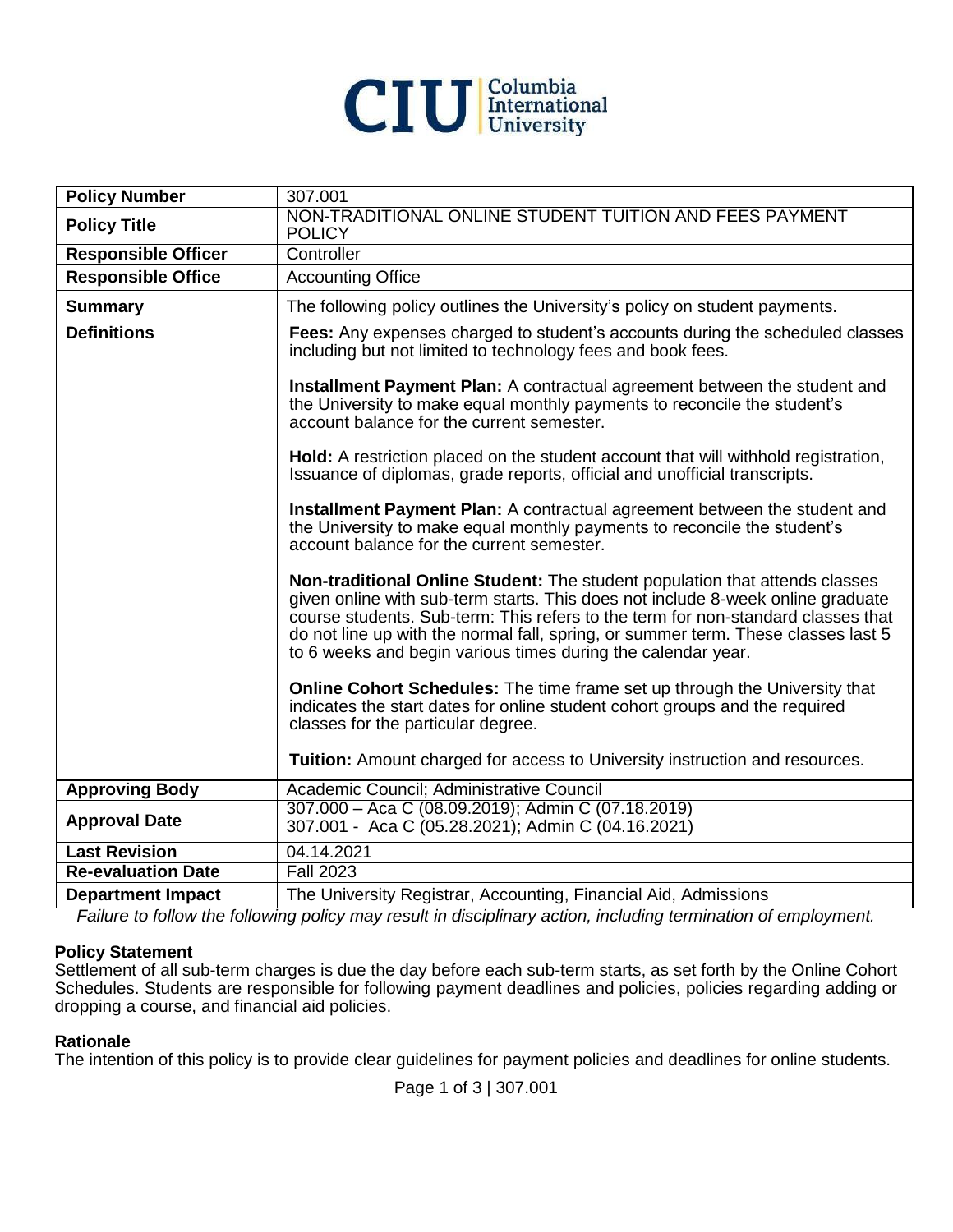## **Policy Procedures**

#### **Course & Fee Statements for New and Returning Students**

Once students are registered for classes, they can access their statement through their *[my.ciu.edu](http://my.ciu.edu/)* account. Students will receive a notification to their CIU student email account informing them that their bill is ready to view.

## **Accepted methods of payment are:**

1. Cash (Office Only), check, money orders and credit cards (MasterCard, Visa, Discover, American Express)

Note: If a check is returned due to insufficient funds, a \$12 returned check fee will be assessed.

- 2. Online payments by E-check or credit card through *[my.ciu.edu](https://ciuedu-my.sharepoint.com/personal/jofonda_mcmullen_ciu_edu/Documents/Meeting%20w%20Shandra/my.ciu.edu)*.
- 3. Financial aid that meets or exceeds semester charges.
- 4. 529 College Savings Plan Payments
- 5. International Payment Options: Flywire or Wire Transfers
- 6. Installment payment plans set up through *[my.ciu.edu](https://ciuedu-my.sharepoint.com/personal/jofonda_mcmullen_ciu_edu/Documents/ONL%20Documents/my.ciu.edu)*.

Installment payment plan participants are required to make consecutive monthly payments as scheduled. Missed payments or returned payments due to insufficient funds must be brought current on the second attempt. If the second attempt is unsuccessful, the existing payment plan will be terminated. If payment is not received, an accounting hold will be placed on the student's account and the remaining account balance will be turned over to a third-party collection agency.

## **Credit Balance**

A credit balance eligible for a refund is one where all the applicable charges and credits have been posted to the account and his or her eligibility for such funds has been reviewed and confirmed or adjusted based on current eligibility, enrollment or any other applicable conditions. Anticipated funds, including anticipated financial aid, are not considered credits to a student's account until the funds have actually been disbursed to the account.

Eligible students with a credit balance will receive a refund within fourteen (14) calendar days.

Accounts of students on a Payment Plan are not eligible for a refund unless the Payment Plan has been completed and paid in full, and payments exceed the applicable charges.

#### **Student Billing**

Bills are calculated based on courses for which students are registered. Students are responsible for dropping a class before the drop date. If the student fails to drop a class prior to the set drop date, they will be responsible for the tuition amount based on the *[Student Tuition and Fee Refund Policy](http://www.ciu.edu/sites/default/files/301%20003%20Student%20Tuition%20and%20Fee%20Refund%20Policy.pdf)*. Should the student add, drop, or change a course prior to the official drop or add date, the balance will be adjusted where necessary.

Students are responsible for making sure tuition and fees are paid and that all necessary forms have been processed through financial aid. This includes providing requested information and following up on financial aid status to ensure proper delivery of aid. If a student does not secure financial aid before the payment due date, he or she will need to enroll in a payment plan or pay the balance in full. If a student enrolls in a payment plan, he or she is required to continue making payments until cleared through Financial Aid. Once financial aid has